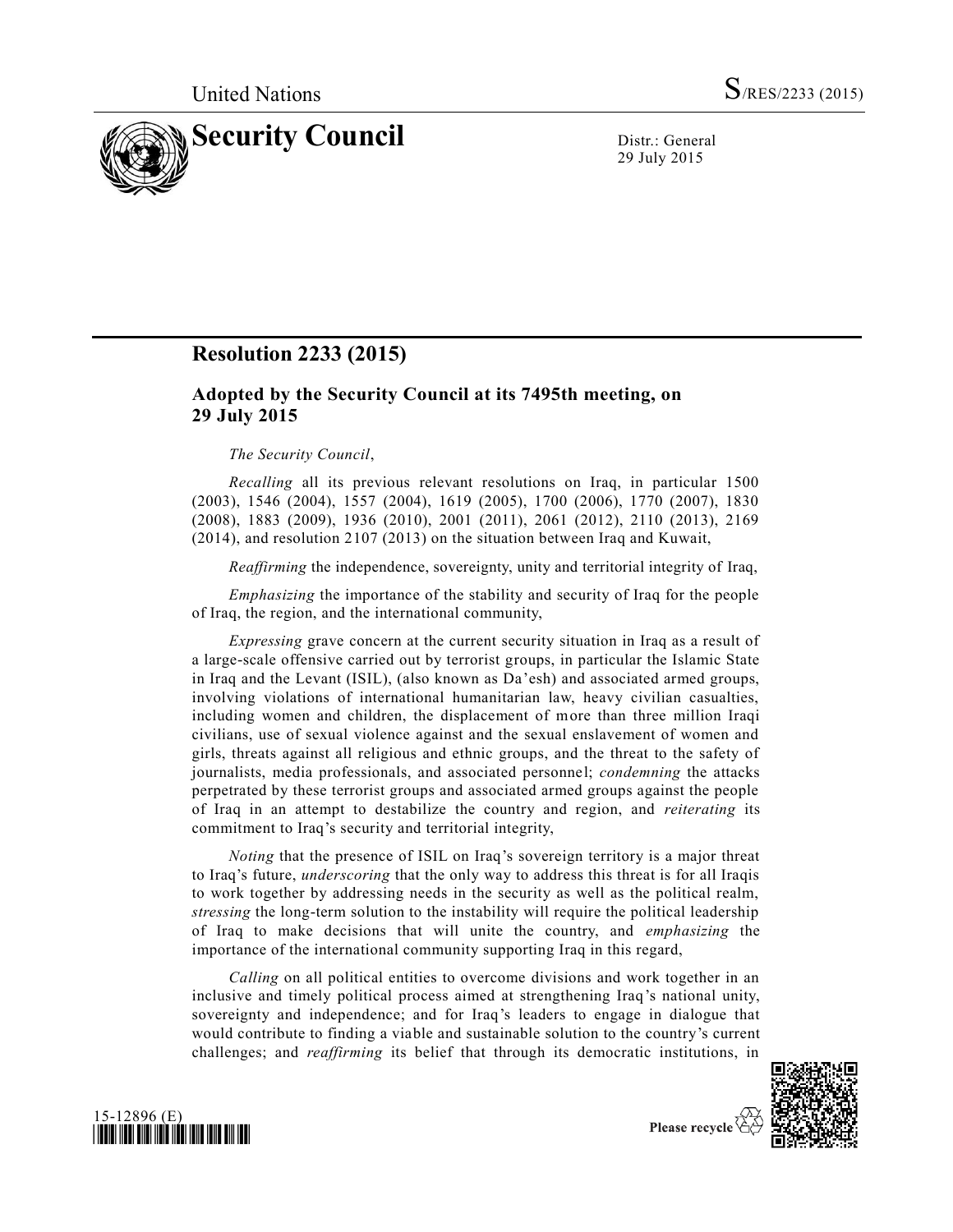cooperation with Iraqi society, Iraq can work to address the challenges facing the country for the benefit of all Iraqis,

*Underscoring* the need for all segments of the Iraqi population to participate in the political process, in inclusive political dialogue, and in the economic and social life of Iraq, to refrain from statements and actions which could aggravate tensions, to reach a comprehensive solution on the fair distribution of resources, and to promote stability, develop a just and fair solution for the nation's disputed internal boundaries and work to strengthen national unity, and *stressing* the importance of a comprehensive and inclusive Iraqi-led political process to support dialogue for all those who renounce violence, have no links to international terrorist organizations including ISIL, and respect the constitution,

*Encouraging* the Government of Iraq to continue strengthening governance, promoting human rights and the rule of law, improving the situation of women and girls, especially those impacted by ISIL, improving security and public order, combating terrorism and sectarian violence, and *reiterating* its support to the people and the Government of Iraq in their efforts to build a secure, stable, federal, united and democratic nation, based on the rule of law and respect for human rights,

*Expressing* grave concern for the more than three million individuals seeking refuge in other areas of Iraq, *reiterating* its gratitude to the host communities, *underscoring* that host communities should provide access to safe areas for internally displaced people, *emphasizing* the urgency of addressing humanitarian issues confronting the Iraqi people, *stressing* the need to continue to plan and implement a coordinated response and to provide adequate resources to address these issues, *calling* for an intensification of these efforts by all parties and urging all Member States to continue to fund the UN humanitarian appeals, *encouraging*  Member States to support the United Nations' humanitarian response in Iraq, working with the Government of Iraq, to assist all Iraqi individuals affected by the ongoing conflict, and *commending* the efforts of Member States that have contributed to the humanitarian effort,

*Emphasizing* the need to continue efforts to promote international and regional cooperation aimed at supporting Iraq both in its reconciliation and political dialogue and in its fight against ISIL, and to prevent terrorist groups included on the sanctions list established by the Committee pursuant to resolutions 1267 (1999) and 1989 (2011), in particular ISIL, from using the territories of Iraq and neighbouring States to carry out violence or other illicit acts to destabilize Iraq and the region, *expressing* its readiness to sanction further individuals, groups, undertakings, and entities who are supporting ISIL, *also expressing* grave concern over reports of access to and seizure of oilfields and pipelines in Iraq by terrorist groups listed by the Committee, *strongly condemning* any engagement in direct or indirect trade in oil and refined oil products, modular refineries and related material, other natural resources, and antiquities from Iraq involving these terrorist groups, consistent with Security Council Resolution 2199 (2015), and *emphasizing* that such engagement constitutes financial support for such terrorists and may lead to further sanctions listings by the Committee,

*Reaffirming* the importance of the United Nations, in particular the United Nations Assistance Mission for Iraq (UNAMI), in advising, supporting and assisting the Iraqi people, including civil society, and Government to strengthen democratic institutions, advance inclusive political dialogue and national reconciliation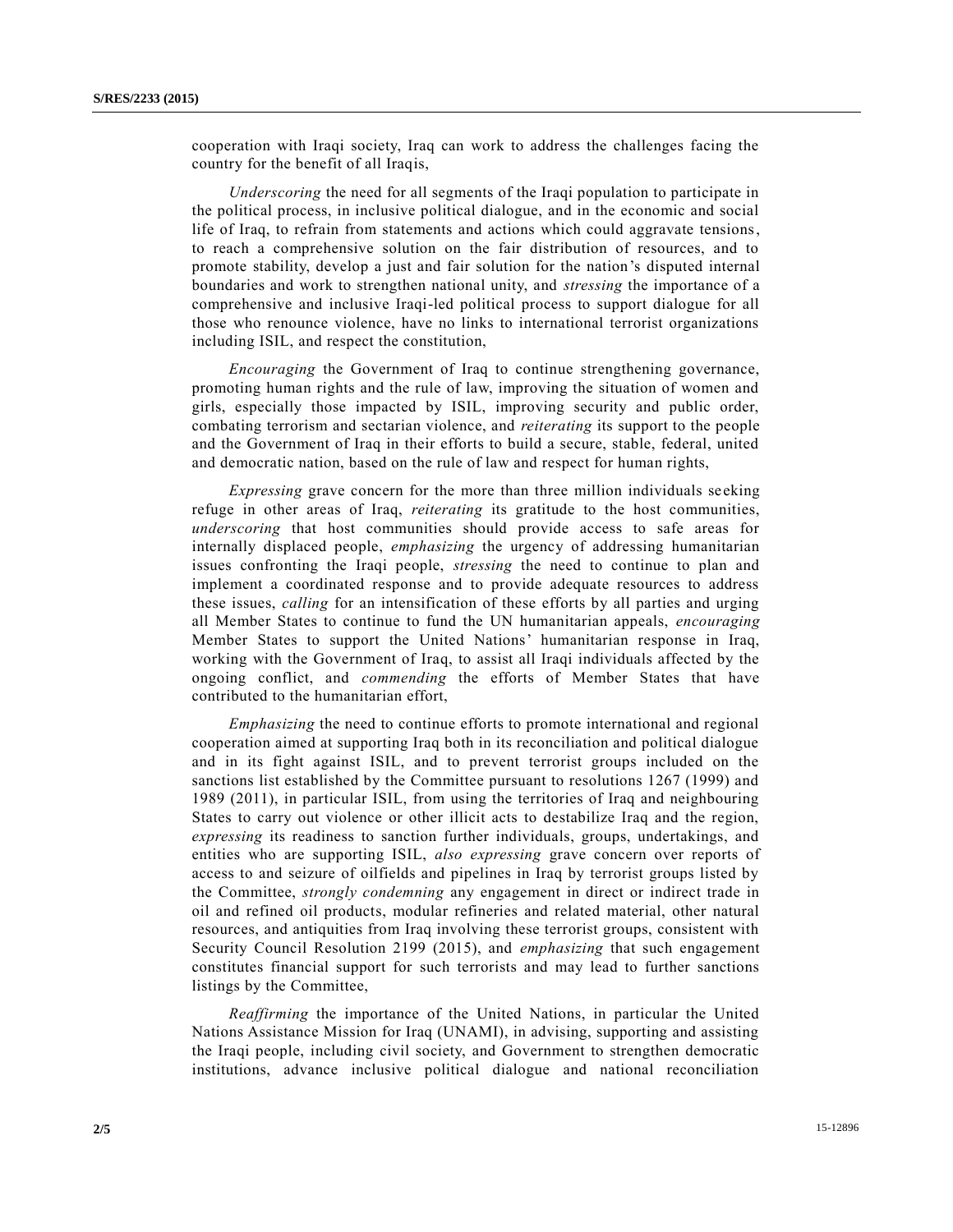according to the Constitution, facilitate regional dialogue, develop processes acceptable to the Government of Iraq to resolve disputed internal boundaries, aid youth and vulnerable groups including refugees and internally displaced persons, promote the protection of human rights, gender equality, children and youth, and vulnerable groups, and *emphasizing* the importance of the United Nations, in particular UNAMI, prioritizing advice, support, and assistance to the Iraqi people, including civil society, and Government to achieve these goals,

*Further expressing* grave concern that the violent extremism and terrorism perpetrated by ISIL in Iraq has frequently targeted women and girls, and that ISIL has committed serious human rights abuses, and violations of international humanitarian law against women and children, including those involving murder, kidnapping, hostage taking, enslavement, their sale into or otherwise forced marriage, human trafficking, rape, sexual slavery and other forms of sexual violence, and expressing grave concern at the recruitment and use of children by ISIL and other armed groups in violation of international law,

*Encouraging* the Government of Iraq to continue in its efforts to promote and protect the rights of women and reaffirming its resolutions 1325 (2000), 1820 (2008), 1888 (2009), 1889 (2009), 1960 (2010), 2106 (2013), and 2122 (2013) on women, peace, and security and reiterating the need for the full, equal, and effective participation of women; reaffirming the key role women can play in re -establishing the fabric of society and stressing the need for their full political participation, including in peace processes, political decision making, and the development of national strategies, in order to take into account their perspectives, and looking forward to the full implementation, including funding, of Iraq's National Action Plan on Security Council resolution 1325 (2000),

*Reaffirming* that all parties should continue to take all feasible steps to ensure the protection of affected civilians, including children, women and members of religious and ethnic minority groups, and should create conditions conducive to the voluntary, safe, dignified, and sustainable return of refugees and internally displaced persons or local integration of internally displaced persons, particularly in areas newly-liberated from ISIL, and to promote stabilization activities and long-term sustainable development, welcoming commitments and encouraging continued efforts of the Government of Iraq for the relief of internally displaced persons, refugees and returnees, noting the important role of the Office of the United Na tions High Commissioner for Refugees, based on its mandate, in providing continued advice and support to the Government of Iraq, in coordination with UNAMI, on these issues, and encouraging the Government of Iraq to continue working with UNAMI and humanitarian agencies to ensure the delivery of humanitarian relief to those in need,

*Urging* the Government of Iraq to continue to promote and protect human rights and also to consider additional steps to support the Independent High Commission for Human Rights in carrying out its mandate, and *reaffirming* that all parties, including ISIL, associated armed groups, and militias, must respect human rights and abide by all applicable obligations under international humanitarian law, including those protecting the civilian population, by which both official Iraqi forces and member states that assist them must also abide,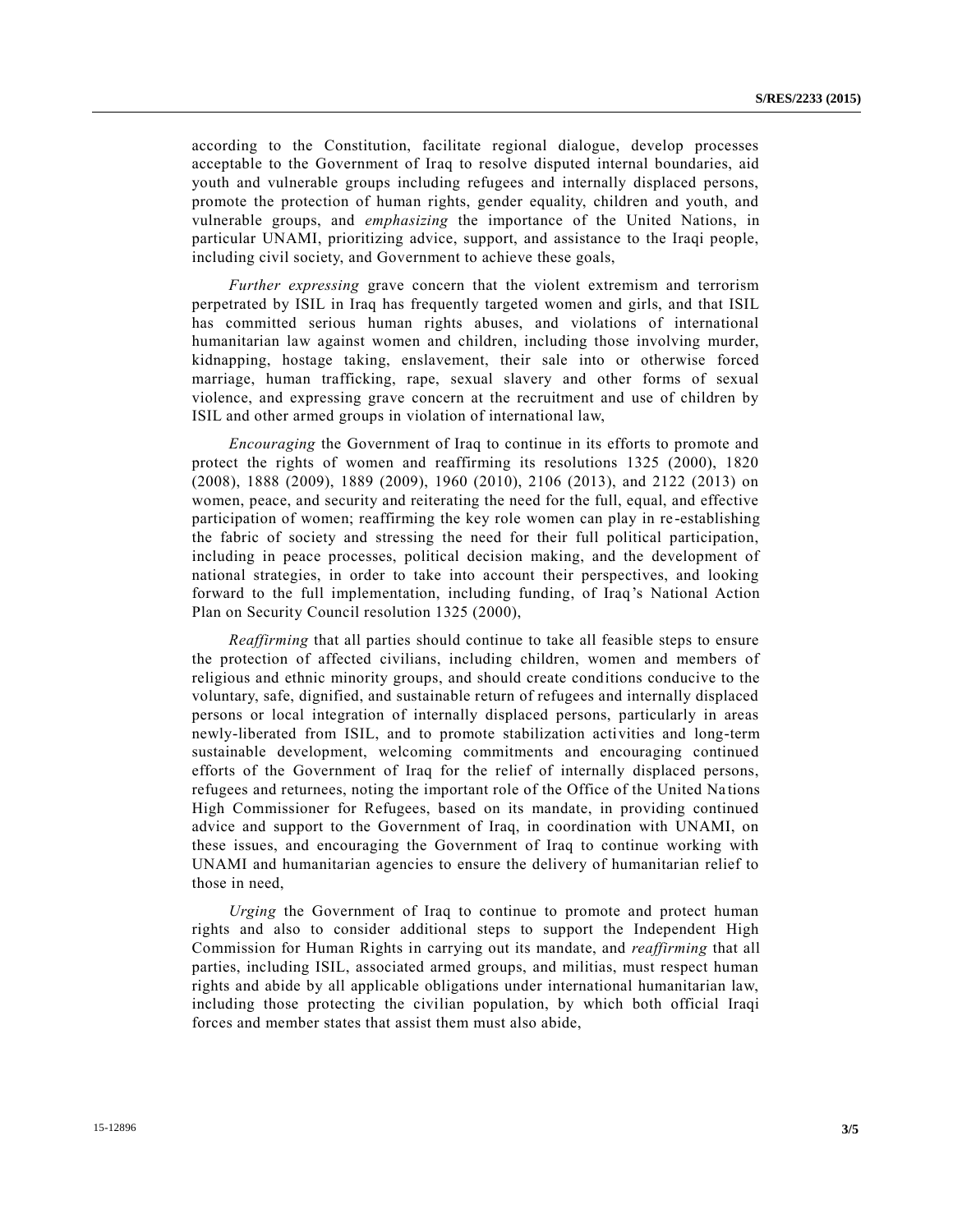*Reaffirming* that all States shall ensure that any person who participates in the financing, planning, preparation, or perpetration of terrorist acts or in supporting terrorist acts is brought to justice,

*Urging* all those concerned to allow full unimpeded access by humanitarian personnel to all people in need of assistance, and to make available, as far as possible, all necessary facilities for their operations, and to promote the safety, security, and freedom of movement of humanitarian personnel and United Nations staff, its associated personnel and their assets, and also to respect and protect health care workers and medical transport and facilities,

*Condemning* the destruction of cultural heritage in Iraq particularly by ISIL, including targeted destruction of religious sites and objects and noting with concern that ISIL and other individuals, groups, undertakings and entities associated with Al-Qaida, are generating income from engaging directly or indirectly in the looting and smuggling of cultural heritage items from archaeological sites, museums, libraries, archives, and other sites in Iraq, which is being used to support their recruitment efforts and strengthen their operational capability to organize and carry out terrorist attacks,

*Recognizing* that the situation that now exists in Iraq is significantly different from that which existed at the time of the adoption of resolution 661 (1990), and further recognizing the importance of Iraq achieving international standing equal to that which it held prior to the adoption of resolution 661 (1990),

*Expressing* deep gratitude to all the United Nations staff in Iraq for their courageous and tireless efforts, and commending the leadership and good offices role of the Secretary-General's Special Representative for Iraq, Ján Kubiš,

1. *Decides* to extend the mandate of the United Nations Assistance Mission for Iraq (UNAMI) until July 31, 2016;

2. *Decides* further that the Special Representative of the Secretary-General and UNAMI, at the request of the Government of Iraq, and taking into account the letter from the Minister of Foreign Affairs of Iraq to the Secretary-General [\(S/2015/520\)](http://undocs.org/S/2015/520), shall continue to pursue their mandate as stipulated in resolution 2169 (2014); and recalls the provisions of resolution 2107 (2013);

3. *Welcomes* the recommendation of the Secretary-General in his latest report [\(S/2015/530\)](http://undocs.org/S/2015/530) to revise and prioritize the tasks of UNAMI, requests the Secretary-General, in full consultations with the Government of Iraq, to report back in further detail about such recommendation to the Security Council within the next 90 days;

4. *Recognizes* that security of United Nations personnel is essential for UNAMI to carry out its work for the benefit of the people of Iraq and calls upon the Government of Iraq to continue to provide security and logistical support to the United Nations presence in Iraq;

5. *Welcomes* the contributions of Member States in providing UNAMI with the financial, logistical, and security resources and support that it needs to fulfil its mission and calls upon Member States to continue to provide UNAMI with sufficient resources and support;